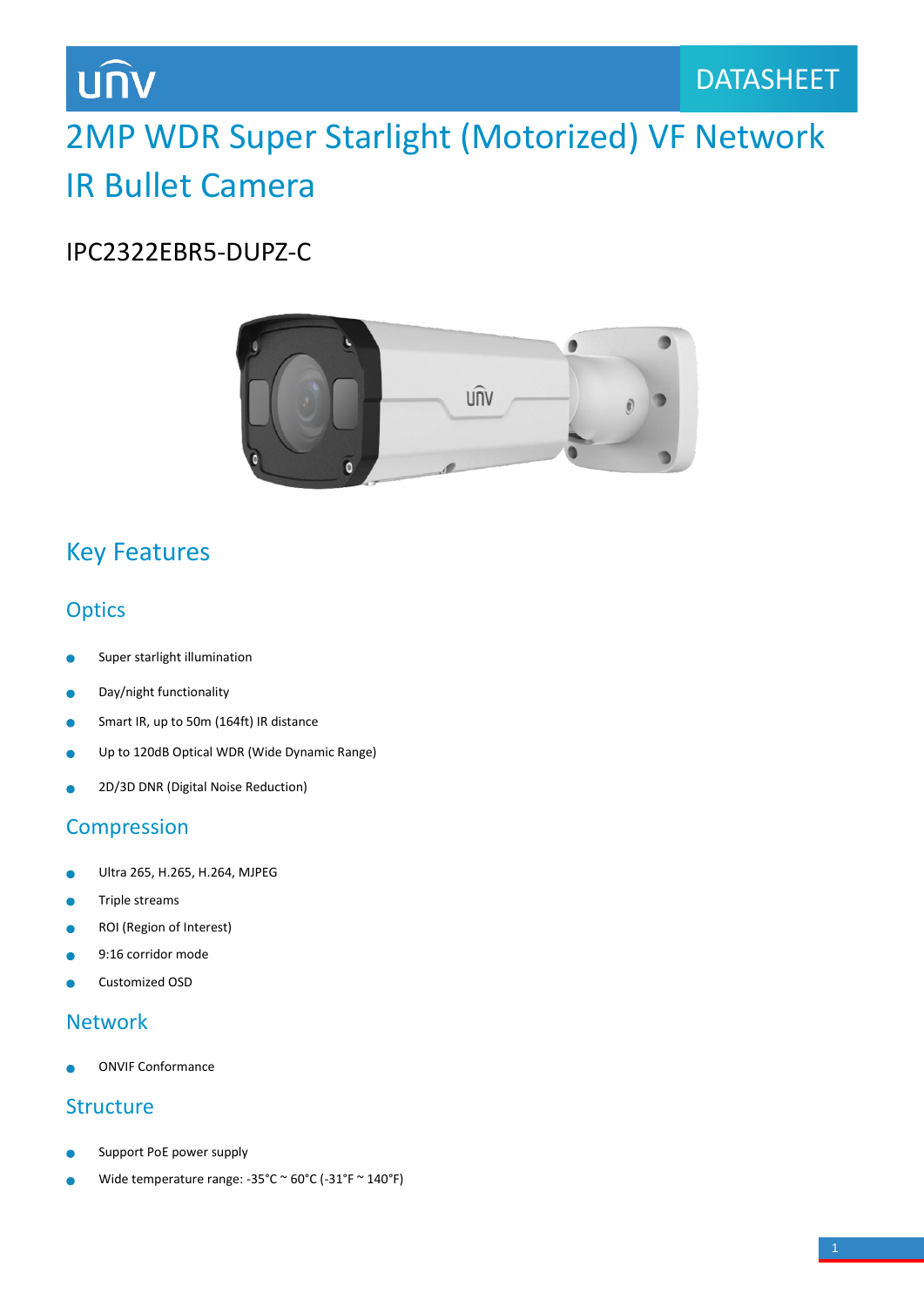# UNV



- Wide voltage range of ±25%  $\bullet$
- IP67  $\bullet$
- 3-Axis  $\bullet$

## Specifications

|                         | IPC2322EBR5-DUPZ-C                                                                                                                |
|-------------------------|-----------------------------------------------------------------------------------------------------------------------------------|
| Camera                  |                                                                                                                                   |
| Sensor                  | 1/2.8", 2.0 megapixel, progressive scan, CMOS                                                                                     |
| Lens                    | 2.7 ~ 13.5mm, AF automatic focusing and motorized zoom lens                                                                       |
| Angle of View (H)       | 121.36° ~ 33.51° (H)                                                                                                              |
| Shutter                 | Auto/Manual, shutter time: 1 ~ 1/100000s                                                                                          |
| Minimum Illumination    | Colour: 0.0005Lux (F1.2, AGC ON)<br>OLux with IR on                                                                               |
| Day/Night               | IR-cut filter with auto switch (ICR)                                                                                              |
| Digital noise reduction | 2D/3D DNR                                                                                                                         |
| S/N                     | $>52$ dB                                                                                                                          |
| IR Range                | Up to 50m (164ft) IR range                                                                                                        |
| Defog                   | <b>Digital Defog</b>                                                                                                              |
| <b>WDR</b>              | 120dB                                                                                                                             |
| Video                   |                                                                                                                                   |
| Video Compression       | Ultra 265, H.265, H.264, MJPEG                                                                                                    |
| H.264 code profile      | Baseline profile, Main Profile, High Profile                                                                                      |
| Frame Rate              | Main Stream: 2MP (1920*1080), Max 30fps;<br>Sub Stream: 2MP (1920*1080), Max 30fps;                                               |
|                         | Third Stream: D1 (720*576), Max 30fps                                                                                             |
| 9:16 Corridor Mode      | Supported                                                                                                                         |
| <b>HLC</b>              | Supported                                                                                                                         |
| <b>BLC</b>              | Supported                                                                                                                         |
| OSD                     | Up to 8 OSDs                                                                                                                      |
| Privacy Mask            | Up to 8 areas                                                                                                                     |
| <b>ROI</b>              | Up to 8 areas                                                                                                                     |
| <b>Motion Detection</b> | Up to 4 areas                                                                                                                     |
| <b>Audio</b>            |                                                                                                                                   |
| Audio Compression       | G.711                                                                                                                             |
| Two-way audio           | Supported                                                                                                                         |
| Suppression             | Supported                                                                                                                         |
| <b>Sampling Rate</b>    | 8KHZ                                                                                                                              |
| <b>Storage</b>          |                                                                                                                                   |
| Edge Storage            | Micro SD, up to 256GB                                                                                                             |
| Network Storage         | ANR                                                                                                                               |
| <b>Network</b>          |                                                                                                                                   |
| Protocols               | IPv4, IGMP, ICMP, ARP, TCP, UDP, DHCP, PPPoE, RTP, RTSP, RTCP, DNS, DDNS, NTP, FTP, UPnP, HTTP, HTTPS, SMTP, 802.1x,<br>SNMP, QoS |
| Compatible Integration  | ONVIF (Profile S, Profile G, Profile T), API                                                                                      |